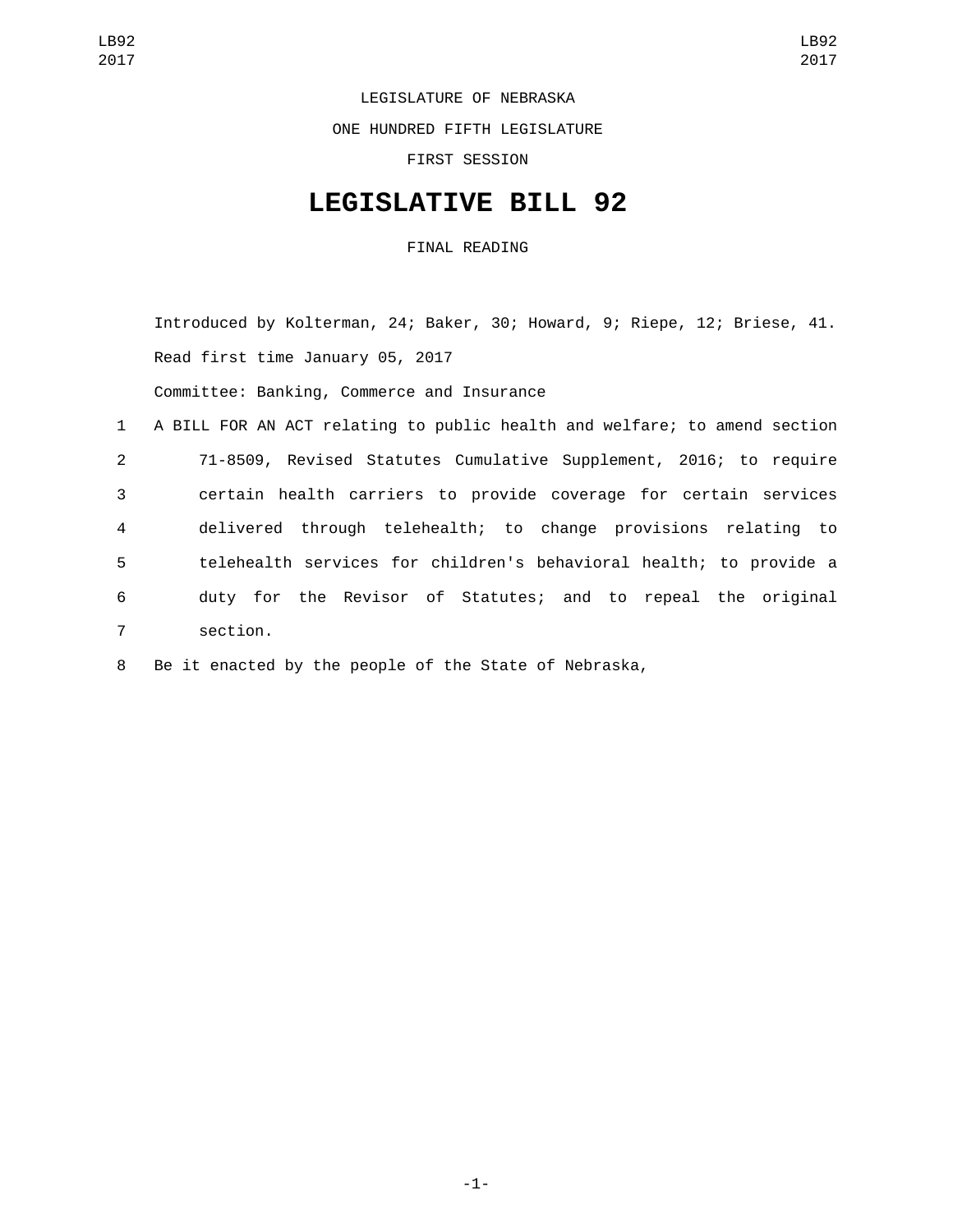| 1              | Any insurer offering (1) any individual or group<br>Section 1.               |
|----------------|------------------------------------------------------------------------------|
| 2              | accident insurance policy, certificate, or subscriber<br>sickness and        |
| 3              | contract delivered, issued for delivery, or renewed in this state, (2)       |
| 4              | any hospital, medical, or surgical expense-incurred policy, or (3) any       |
| 5              | self-funded employee benefit plan to the extent not preempted by federal     |
| 6              | <u>law, shall not exclude, in any policy, certificate, contract, or plan</u> |
| $\overline{7}$ | offered or renewed on or after the effective date of this act, a service     |
| 8              | from coverage solely because the service is delivered through telehealth     |
| 9              | as defined in section 44-312 and is not provided through in-person           |
| 10             | consultation or contact between a licensed health care provider and a        |
| 11             | patient. This section does not apply to any policy, certificate,             |
| 12             | contract, or plan that provides coverage for a specified disease or other    |
| 13             | limited-benefit coverage.                                                    |

 Sec. 2. Section 71-8509, Revised Statutes Cumulative Supplement, 15 2016, is amended to read:

 71-8509 (1) The Department of Health and Human Services shall adopt and promulgate rules and regulations providing for telehealth services for children's behavioral health. Such rules and regulations relate specifically to children's behavioral health and are in addition to the 20 Nebraska Telehealth Act.

 For purposes of sections 71-8509 to 71-8512, child means a person 22 under nineteen years of age.

 (2) The rules and regulations required pursuant to subsection (1) of this section shall include, but not be limited to:

 (a) An appropriately trained staff member or employee familiar with the child's treatment plan or familiar with the child shall be immediately available in person to the child receiving a telehealth behavioral health service in order to attend to any urgent situation or emergency that may occur during provision of such service. This 30 requirement may be waived by the child's parent or legal guardian; and (b) In cases in which there is a threat that the child may harm

-2-